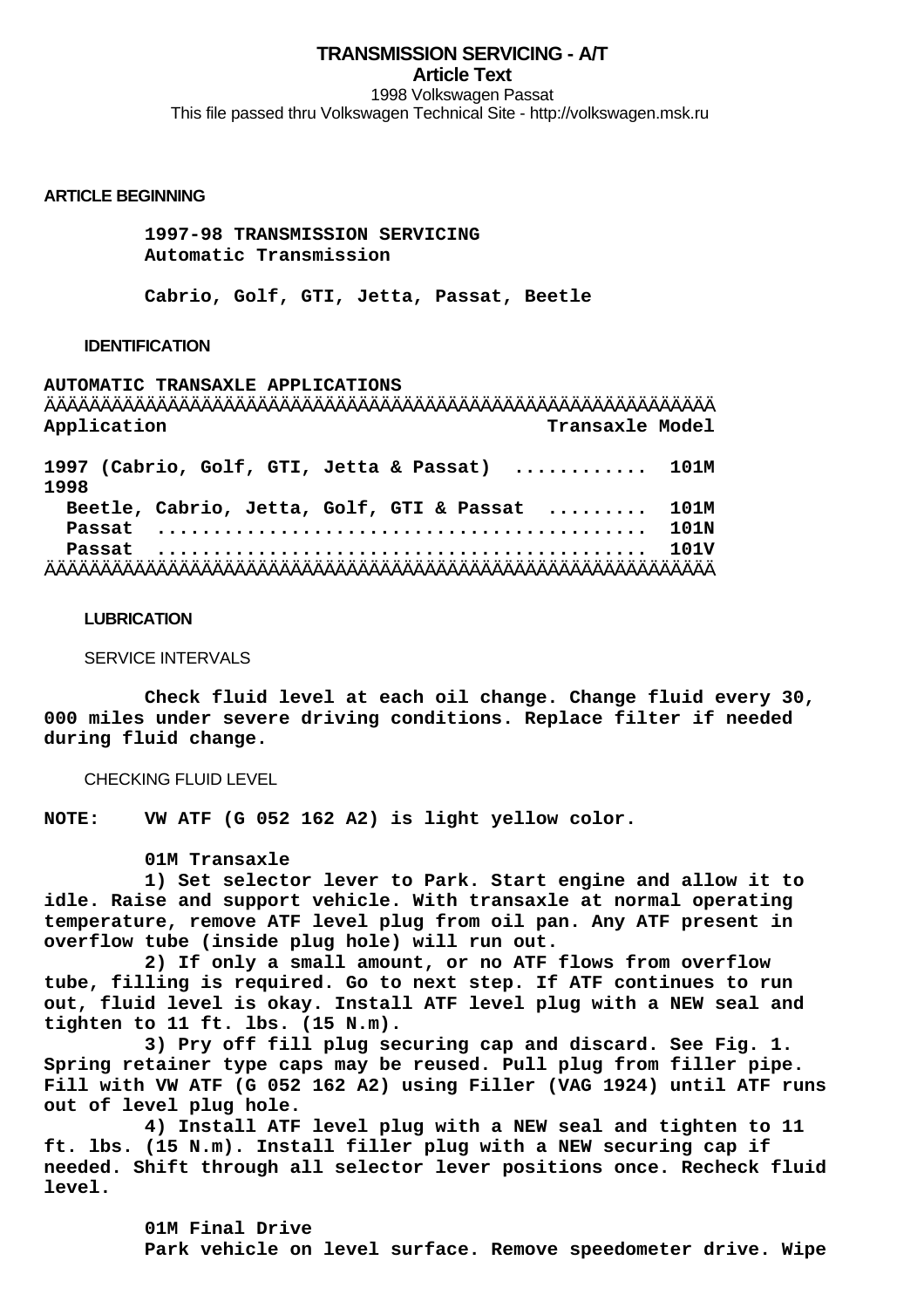**clean and reinstall. Remove speedometer drive and check oil level. Oil must be between MIN and MAX markings. If addition fluid is required, add VW ATF (G 052 162 A2).**

## **01N Transaxle**

 **1) Park vehicle on level surface, with transaxle at normal operating temperature. Set selector lever to Park. Apply parking brake. Allow engine to idle. Remove noise insulation tray. Connect ATF reservoir from VAG 1924 filling system to vehicle.**

 **2) Connect Scan Tool VAG 1551. Enter 02 transmission electronics. Advance until SELECT FUNCTION XX is displayed. Turn ignition switch to RUN position. Start engine.**

 **3) Raise and support vehicle. Place drain pan under transmission. Using scan tool, press zero and 08. RAPID DATA TRANSFER, 08-READ MEASURED VALUE BLOCK should be displayed. Confirm entry with "Q" key. Enter 0 0 5 to select display group. Confirm with "Q" key. First display indicates ATF temperature. Allow temperature to reach 95-113**ø**F (35-45**ø**C).**

 **4) Remove ATF inspection plug from oil pan. A small amount of ATF should drip from inspection hole with engine running. If level is okay, install NEW seal on inspection plug and tighten to 11 ft. lbs. (15 N.m). Turn engine off.**

 **5) If additional fluid is required, pry out plug securing cap using screwdriver. Pull plug out of pipe. Fill with VW ATF fluid only and add until fluid runs out of level hole. See Fig. 1. Install sealing plug on fill tube and install NEW lock cap. DO NOT use any lubricant additives.**

#### **01N Final Drive**

 **Raise and support vehicle. Remove plug on side of final drive. Gear oil level should be at lower edge of hole. If addition fluid is required, add 75 W90 synthetic gear oil (G 052 145 A2). Install fill plug and tighten fill plug to 18 ft. lbs. (25 N.m).**

#### **01V Transaxle**

 **1) Park vehicle on level surface, with transaxle at normal operating temperature. Set selector lever to Park. Apply parking brake. Allow engine to idle. Remove noise insulation tray. Connect ATF reservoir from VAG 1924 filling system to vehicle.**

 **2) Connect Scan Tool VAG 1551. Enter 02 transmission electronics. Advance until SELECT FUNCTION XX is displayed. Turn ignition switch to RUN position. Start engine.**

 **3) Raise and support vehicle. Place drain pan under transmission. Using scan tool, press zero and 08. RAPID DATA TRANSFER, 08-READ MEASURED VALUE BLOCK should be displayed. Confirm entry with "Q" key. Enter 0 0 4 to select display group. Confirm with "Q" key. First display indicates ATF temperature. Allow temperature to reach 95-113**ø**F (35-45**ø**C).**

 **4) Remove ATF inspection plug from oil pan. A small amount of ATF should drip from inspection hole with engine running. If level is okay, install NEW seal on inspection plug and tighten to 59 ft. lbs. (80 N.m). Turn engine off.**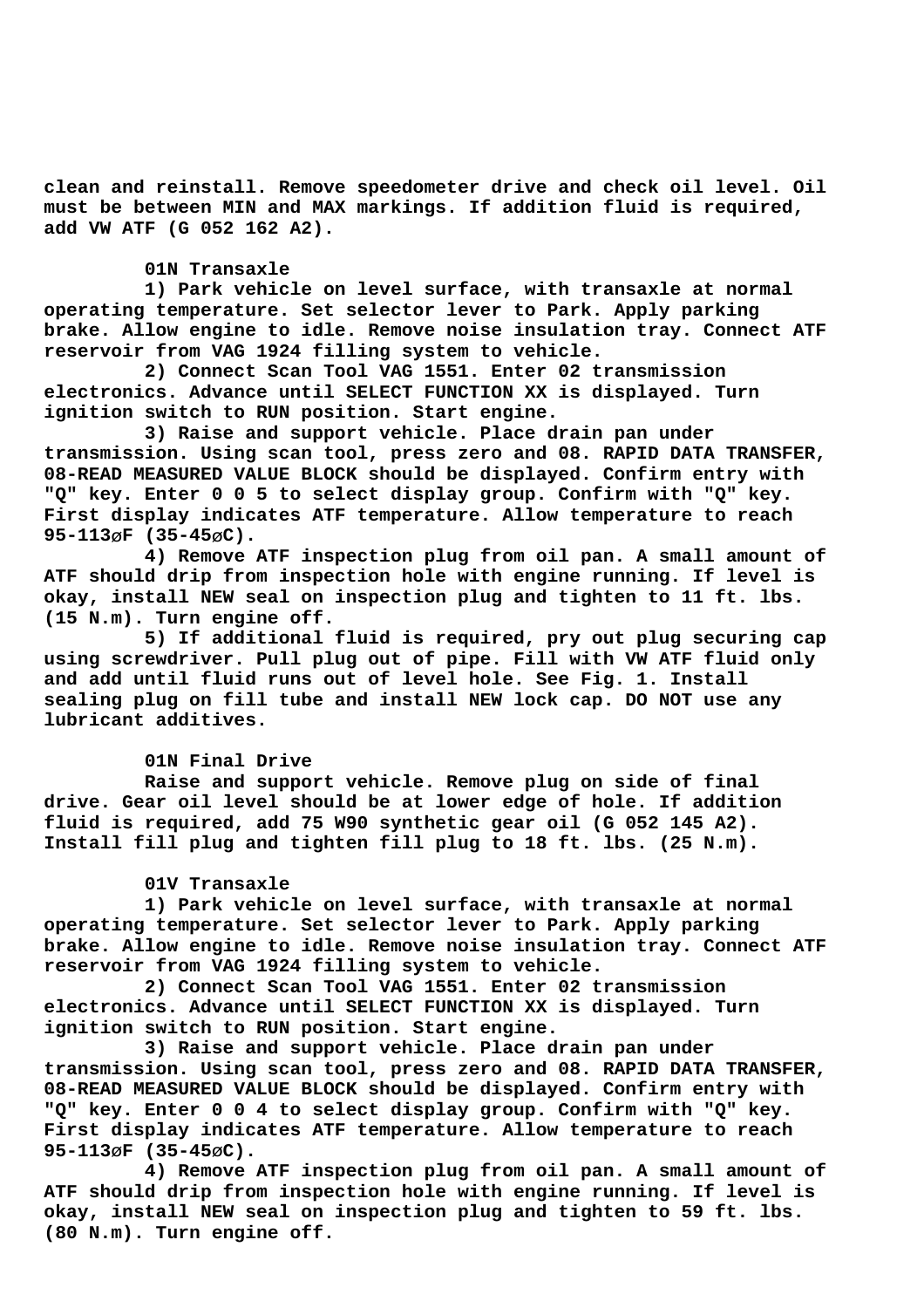**5) If additional fluid is required, using ATF Fill System (VAG 1924), carefully insert fill hose through an opening in the deflector cap. See Fig. 2. Ensure deflector cap is not pushed out of position. Fill until ATF runs out of inspection hole. Use VW ATF fluid only. DO NOT use any lubricant additives.**

## **01V Final Drive**

 **Raise and support vehicle. Remove plug on side of final drive. Gear oil level should be at lower edge of hole. If addition fluid is required, add 75 W90 synthetic gear oil (G 052 145 A2). Install fill plug and tighten fill plug to 22 ft. lbs. (30 N.m).**



**Fig. 1: Removing Filler Plug Securing Cap (01M Shown, Others Similar) Courtesy of Volkswagen United States, Inc.**

## RECOMMENDED FLUID

**RECOMMENDED FLUID** ÄÄÄÄÄÄÄÄÄÄÄÄÄÄÄÄÄÄÄÄÄÄÄÄÄÄÄÄÄÄÄÄÄÄÄÄÄÄÄÄÄÄÄÄÄÄÄÄÄÄÄÄÄÄÄÄÄÄÄÄ **Application Fluid Type Transaxle (01M, 01N & 01V 1VW) ........ ATF (G 052 162 A2) Final Drive 01N .............. (1) G 50, SAE 75W - 90 (G 052 145 A2) 01M-1VW ............................. ATF (G 052 162 A2) (1) - Synthetic oil.** ÄÄÄÄÄÄÄÄÄÄÄÄÄÄÄÄÄÄÄÄÄÄÄÄÄÄÄÄÄÄÄÄÄÄÄÄÄÄÄÄÄÄÄÄÄÄÄÄÄÄÄÄÄÄÄÄÄÄÄÄ FLUID CAPACITIES

**TRANSAXLE REFILL CAPACITIES** ÄÄÄÄÄÄÄÄÄÄÄÄÄÄÄÄÄÄÄÄÄÄÄÄÄÄÄÄÄÄÄÄÄÄÄÄÄÄÄÄÄÄÄÄÄÄÄÄÄÄÄÄÄÄÄÄÄÄÄÄ **Application Refill: Qts. (L) Dry Fill: Qts. (L) 01M ............... 13.2 (3.0) .............. 25.6 (5.3) 01N .............. 13.69 (3.5) .............. 25.7 (5.5) 01V ............... 12.7 (2.6) .............. 29.5 (9.0)** ÄÄÄÄÄÄÄÄÄÄÄÄÄÄÄÄÄÄÄÄÄÄÄÄÄÄÄÄÄÄÄÄÄÄÄÄÄÄÄÄÄÄÄÄÄÄÄÄÄÄÄÄÄÄÄÄÄÄÄÄ

**FINAL DRIVE REFILL CAPACITIES**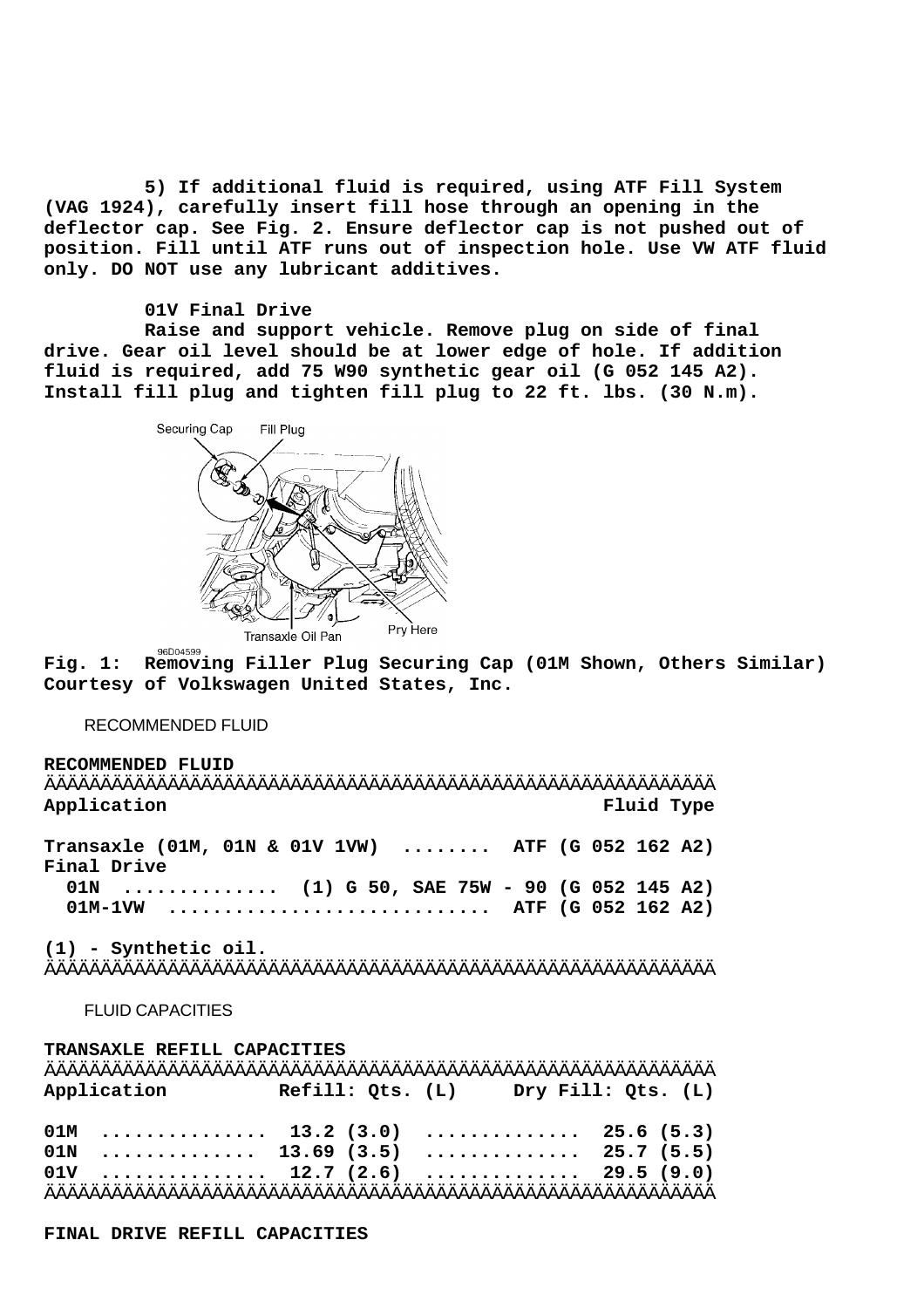# ÄÄÄÄÄÄÄÄÄÄÄÄÄÄÄÄÄÄÄÄÄÄÄÄÄÄÄÄÄÄÄÄÄÄÄÄÄÄÄÄÄÄÄÄÄÄÄÄÄÄÄÄÄÄÄÄÄÄÄÄ **Model Qts. (L)**

**All Models ..................................... 1.8 (.75)** ÄÄÄÄÄÄÄÄÄÄÄÄÄÄÄÄÄÄÄÄÄÄÄÄÄÄÄÄÄÄÄÄÄÄÄÄÄÄÄÄÄÄÄÄÄÄÄÄÄÄÄÄÄÄÄÄÄÄÄÄ

DRAINING & REFILLING

 **01M & 01N Transaxle**

 **1) Remove ATF level plug from oil pan. Remove overflow tube through plug hole. Drain ATF. Install overflow tube. Screw level plug in hand-tight.**

 **2) Add 3.2 qts. (3.0L) ATF through filler pipe. See 01M TRANSAXLE under CHECKING FLUID LEVEL. With engine running at normal operating temperature, shift through all selector lever positions once. Check fluid level. Add if necessary. Tighten ATF level plug to 11 ft. lbs. (15 N.m).**

 **01V Transaxle**

 **1) Remove drain plug. Drain ATF. Install NEW seal on drain plug, install and tighten to 30 ft lbs. (40 N.m).**

 **2) Remove ATF inspection plug. Using ATF Fill System (VAG 1924), carefully insert fill hose through an opening in the deflector cap. See Fig. 2. Ensure deflector cap is not pushed out of position. Fill until ATF runs out of inspection hole.**

 **3) Shift selector lever into park position. Start engine. Press and hold brake pedal. Shift through all selector lever positions with vehicle stationary. Shift to park position. Check fluid level. Add as necessary.**



**Fig. 2: Using ATF Fill System VAG 1924 (01V Transaxle) Courtesy of Volkswagen United States, Inc.**

#### **ADJUSTMENTS**

CONTROL CABLE

 **01M Transaxle**

 **Loosen lock screw at gear selector lever on transaxle. Move gear selector to Park. Ensure locking lever engages in park lock and front wheels do not turn in same direction. Tighten cable housing-togear selector lever lock screw to 44 INCH lbs. (5 N.m).**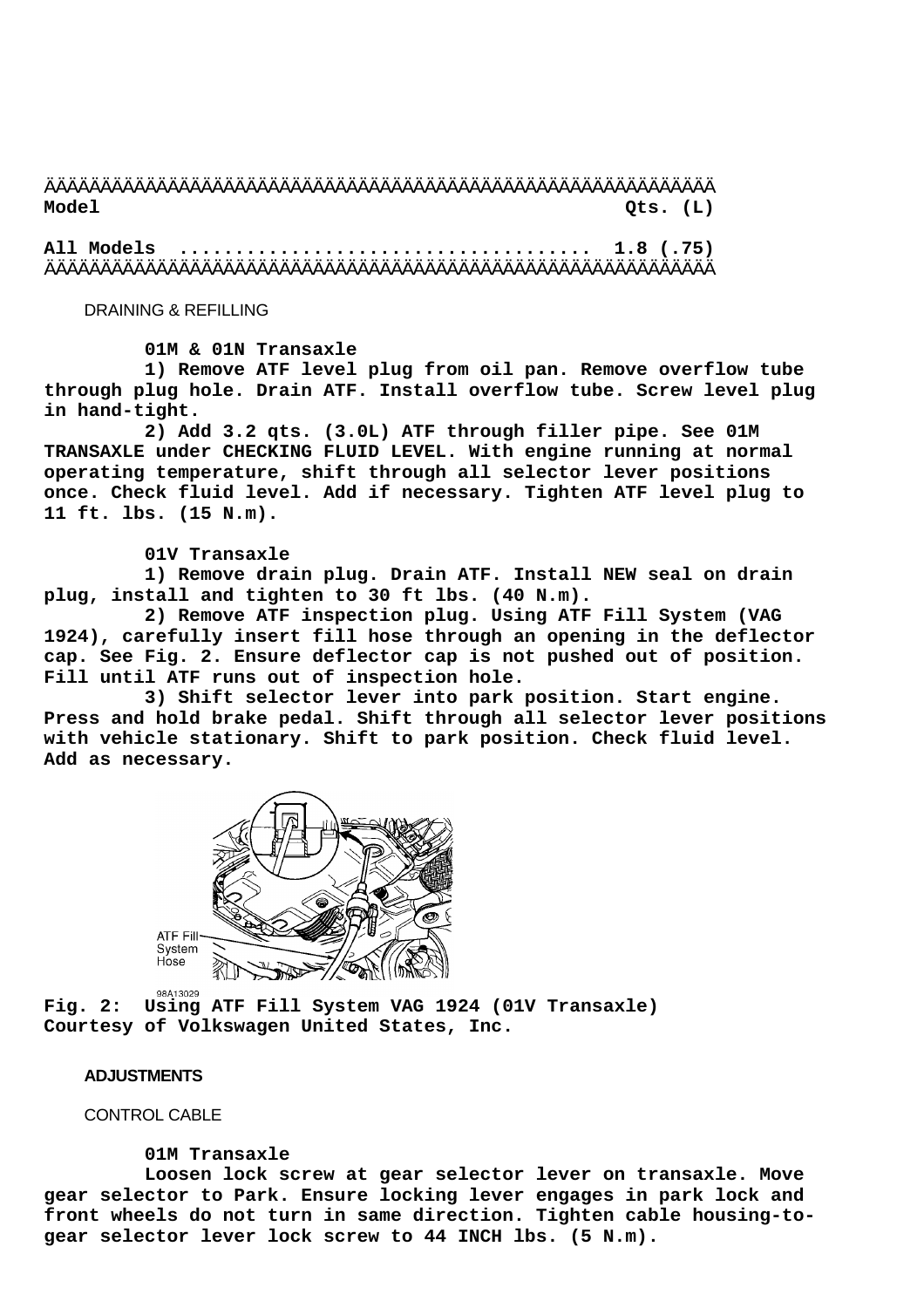#### **01N & 01V Transaxle**

 **1) Disconnect selector lever cable from selector shaft lever at transaxle. Move selector lever into Park. Move selector shaft lever into Park. Parking lock should engage and front wheels should not be able to turn in the same direction.**

 **2) Loosen transaxle cable support bracket bolts. Press selector lever cable onto selector shaft lever. Align selector lever in support bracket. Tighten support bracket bolts to 17 ft. lbs. (23 N.m).**

## SHIFT LOCK CABLE

### **01M Transaxle (Beetle)**

 **1) Ensure cable is routed correctly. Remove center console. Ensure selector lever is in Park. Remove ignition key.**

 **2) Slide sliding sleeve "1" forward. Release clip "2" by pushing up. See Fig. 3. Pry up 4 corners of retaining bracket and remove. Use caution not to damage contact spring for shift lever position indicator.**

 **3) Slide .03" (0.8 mm) feeler gauge between locking lever and selector lever roller. Pull outer sleeve of locking cable slightly toward front of vehicle and push Red clip down until it engages. Push sliding sleeve over clip. Ensure selector lever cannot be moved out of park with key removed from ignition.**

#### **01M Transaxle**

 **1) Move gear selector to "1" position. Remove steering column covers. Turn ignition switch to START position and release. Check clearance between shift lock cable lever and ignition switch locking pin.**

 **2) Clearance should be .028'' (.70 mm). If clearance is not correct, loosen lock nut on shift lock cable sheath. Position shift lock cable lever to obtain correct clearance. Tighten lock nut. See Fig. 4. Tighten gear selector housing screws and install steering column covers.**

## **01N & 01V Transaxle**

 **1) Remove steering column trim. Remove center console. Place gear selector lever is in Park position. Loosen shift lock cable support bracket bolt. Move steering column down. Position Setting Bar (3352) between lever and locking cable eye. See Fig. 5. Pull locking cable away from gear shift lever (toward front of vehicle) and tighten shift lock cable support bracket bolt to 84 INCH lbs. (10 N.m). Remove setting bar. Ensure ignition lock key can be easily removed after each adjustment of locking cable.**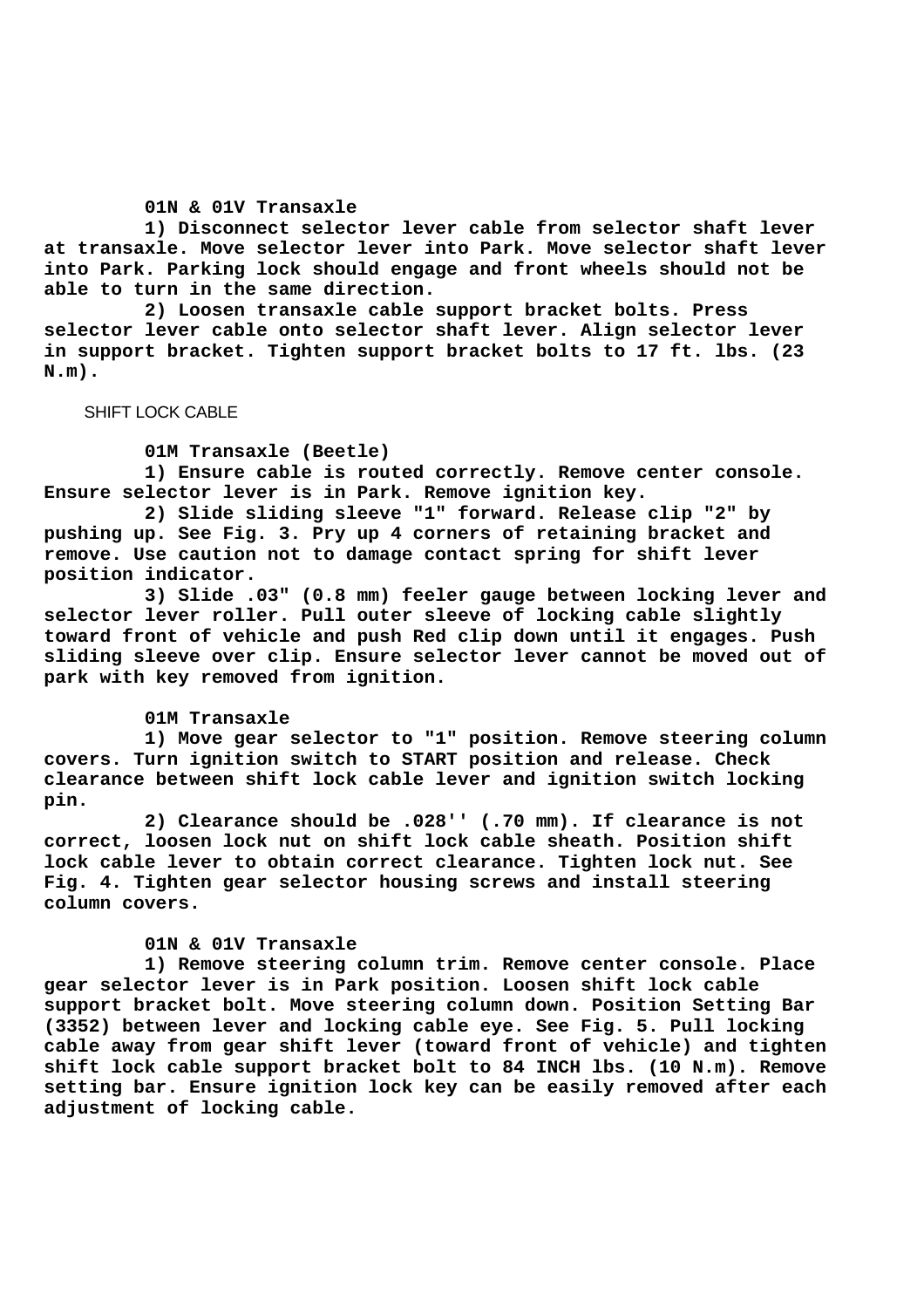

**Fig. 3: Adjusting Shift Lock Cable (01M Transaxle - Beetle) Courtesy of Volkswagen United States, Inc.**



**Fig. 4: Adjusting Shift Lock Cable (01M Transaxle - Except Beetle) Courtesy of Volkswagen United States, Inc.**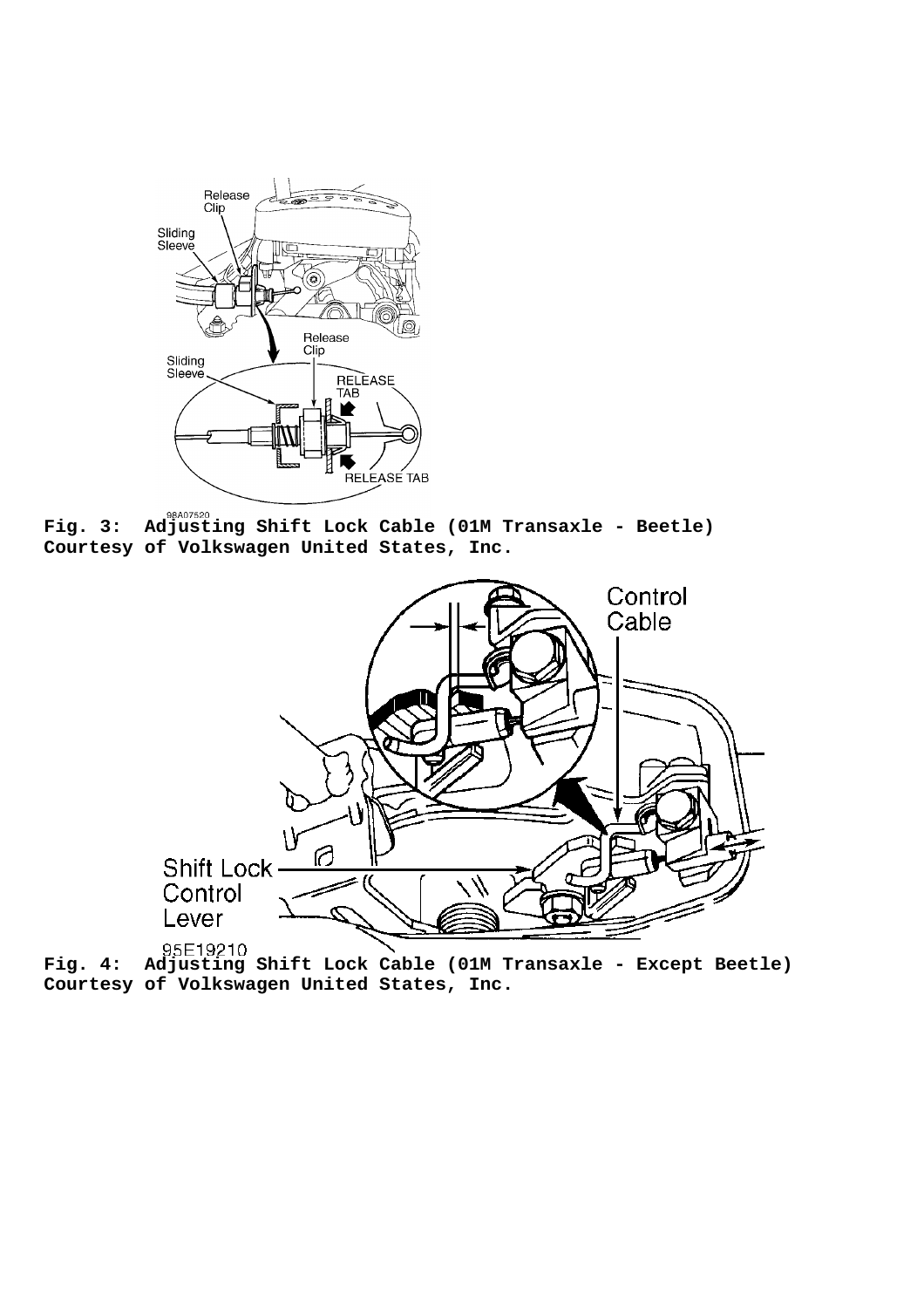

**Fig. 5: Adjusting Shift Lock Cable (01N & 01V Transaxle) Courtesy of Volkswagen United States, Inc.**

# SHIFT LOCK SOLENOID

## **01M Transaxle**

 **Place gear selector in Neutral or Park. Loosen shift lock solenoid mounting screws. Insert a .019" (.30 mm) feeler gauge between shift lock solenoid push rod and shift lever. See Fig. 6. If necessary, move shift lock solenoid and tighten screws.**

## **01N & 01V Transaxle**

 **Adjustment is not necessary. Function can be check using Scan Tool (VAG 1551).**